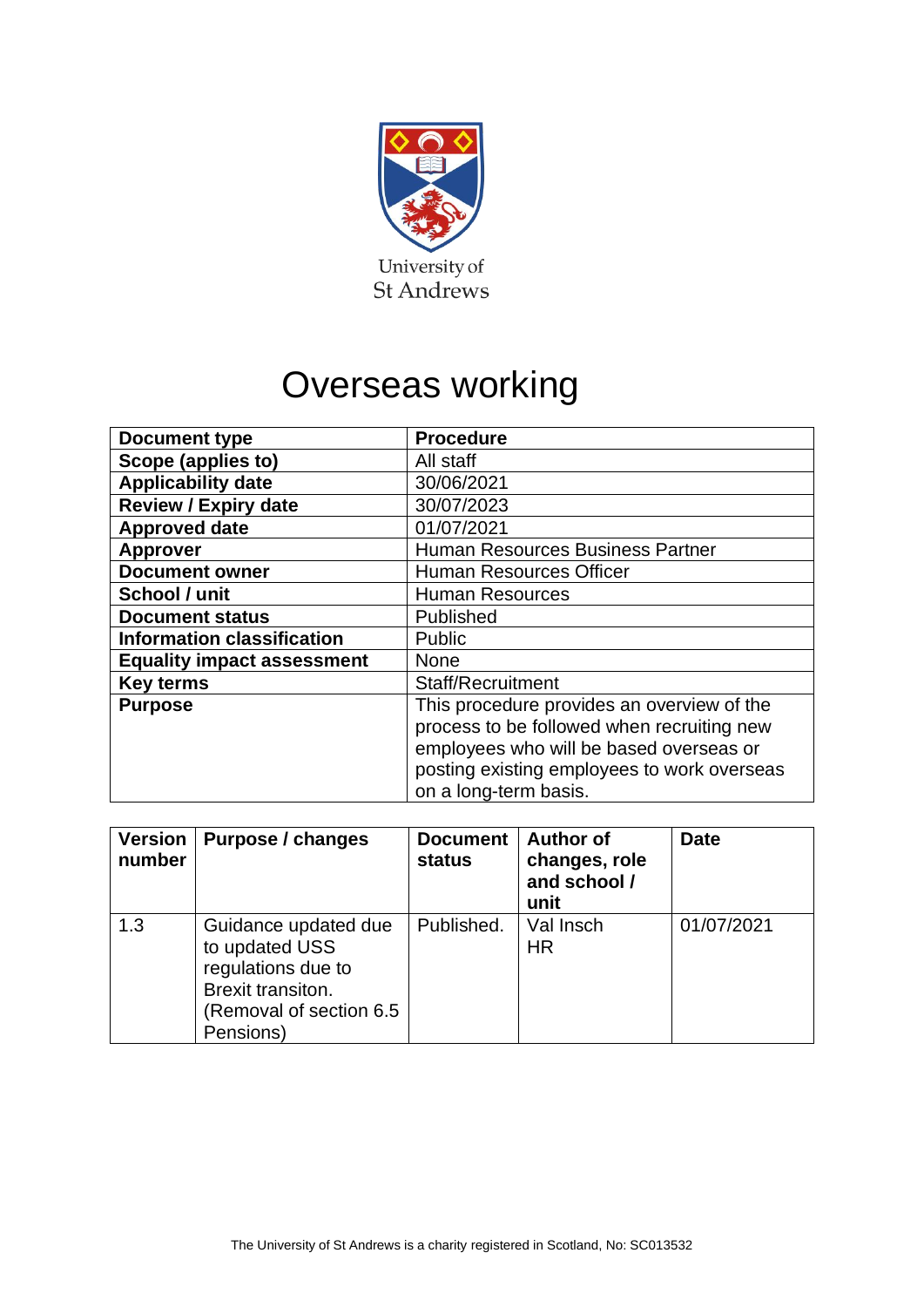# **Table of contents**

| $\mathbf 1$ . | Purpose                                         | 3 |
|---------------|-------------------------------------------------|---|
| 2.            | Scope                                           | 3 |
| 3.            | Application for overseas employment             | 3 |
| 4.            | Research leave                                  | 4 |
| 5.            | Resourcing procedure                            | 4 |
| 6.            | Due diligence to be undertaken                  | 5 |
| 7.            | Next steps – employee working/seconded overseas |   |
| 8.            | Support and advice                              | 9 |
|               |                                                 |   |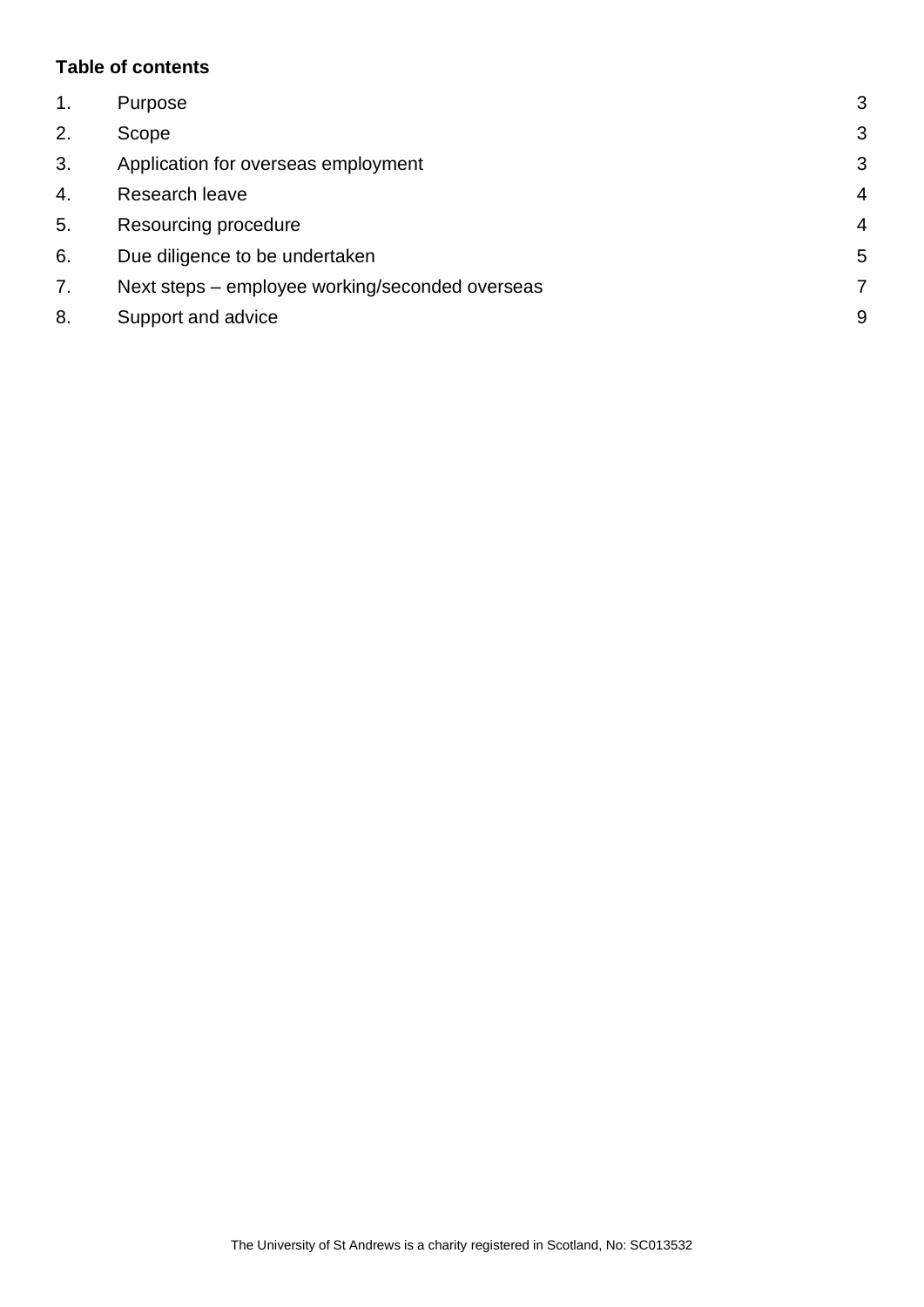# <span id="page-2-0"></span>**1. Purpose**

- 1.1 This procedure provides an overview of the main areas that must be considered and the process to be followed when contemplating recruiting new employees who will be based overseas or posting existing employees to work overseas on a long-term basis.
- 1.2 It is important that those responsible for recruiting/posting employees to work overseas contact their [HR Business Partner](https://www.st-andrews.ac.uk/hr/businesspartner/) (HRBP) as early as possible and certainly before any agreement is reached/decision made. The HRBP will ensure that this person is provided with the appropriate advice and guidance.
- 1.3 It is essential that the health, safety, wellbeing, legislative and financial implications of long-term overseas working by employees is considered. The work employees conduct overseas will often be similar to work they conduct in the UK and may be no more hazardous. However, wherever an employee may be working, the University has a duty of care to risk assess the circumstances to ensure the wellbeing and safety of the employee is safeguarded.
- 1.4 This procedure **does not** cover short term travel overseas (8 weeks or less) or establishing an overseas legal entity.
- 1.5 These arrangements can take several months to put in place. Schools/Units must therefore provide as much notice as possible before an employee is expected to relocate overseas.
- 1.6 The University must ensure that all legislative requirements are considered, and appropriate advice taken where necessary, before any commitment is given, or any terms are negotiated with a funding body, a candidate or a current employee.
- 1.7 Establishing an overseas payroll is costly. The average cost of establishing a shadow payroll is around £15K, with ongoing annual costs of over £6K which excludes any additional in country costs such as insurances and taxes. This should be incorporated in the overall costing of the post as all the costs associated with establishing a shadow payroll and the initial research will be charged to the School/Unit.

#### <span id="page-2-1"></span>**2. Scope**

2.1 This procedure applies to all employees.

# <span id="page-2-2"></span>**3. Application for overseas employment**

3.1 Approval must be obtained from the School/Unit direct report in the Principal's Office before any agreement on overseas employment is undertaken. A Proposal for an employee to be based overseas form must be completed and submitted to the direct report in the Principal's Office for initial approval. The form can be downloaded from the  $HR$ [Policy webpage.](https://www.st-andrews.ac.uk/media/human-resources/new-policy-section-documents/recruitmentselection/Proposal%20for%20employee%20to%20be%20based%20overseas.docx) Once this approval has been obtained, Human Resources (HR) will identify the costs, insurances and other relevant issues associated with the proposal. HR will also review the circumstances to ensure that the employee's terms and conditions with the University will be maintained and/or replicated and as far as possible during the period overseas. The costs associated with this due diligence will be charged to the School/Unit. If the School/Unit wish to proceed with the overseas employment once this information has been obtained, **final approval must be sought from the direct report in the Principal's Office before any agreement is confirmed.**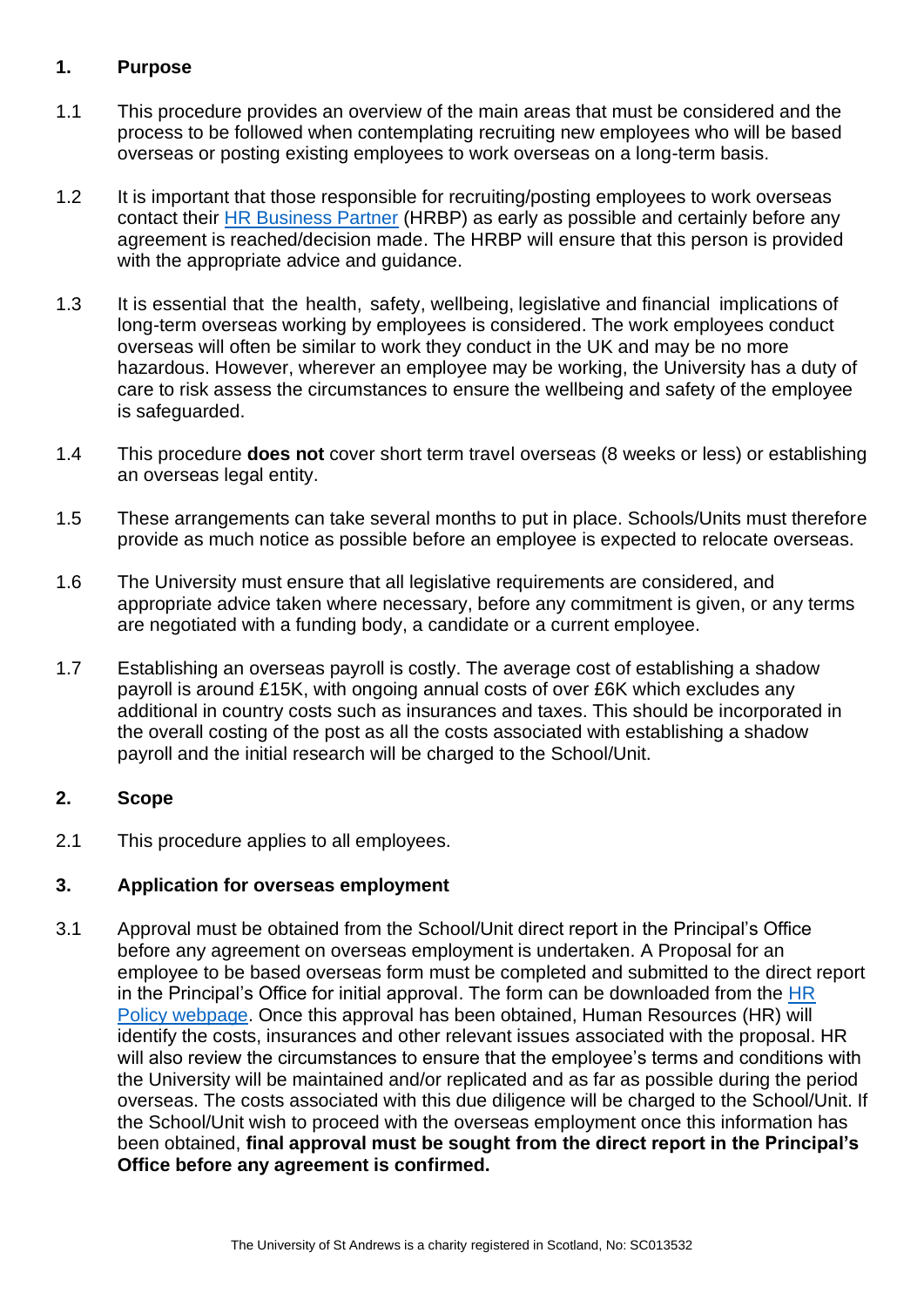#### <span id="page-3-0"></span>**4. Research leave**

4.1 Research leave is not covered under this procedure. Please refer to the [Research Leave](https://www.st-andrews.ac.uk/policy/research-research-impact-paid-leave/university-funded-paid-research-and-or-research-impact-leave-for-academic-staff.pdf)  [Policy](https://www.st-andrews.ac.uk/policy/research-research-impact-paid-leave/university-funded-paid-research-and-or-research-impact-leave-for-academic-staff.pdf) for guidance.

# <span id="page-3-1"></span>**5. Resourcing procedure**

5.1 There are 3 ways to employ individuals overseas, namely:

# **5.2 Employees seconded overseas (preferred route)**

5.2.1 Where newly appointed or existing employees are seconded to an overseas host institution and the host institution agrees to pay the seconded employee directly via their payroll, there may be no requirement to set up a shadow payroll for the duration of their assignment. However, the secondment agreement must be reviewed by HR to ensure that it specifically states that the host institution takes on all liabilities for the employee during the secondment including deducting all appropriate taxes, social security payments, providing insurance cover, etc. The employee's continuous service with the University will not be affected.

## **5.3 Consultants/self-employed contractors**

- 5.3.1 Where a service is being provided, a genuine self-employed independent contractor may be engaged through a contract for services or consultancy agreement. In this instance the individual will not be an employee of the University and would be responsible for making their own arrangements to pay any local taxes or social security contributions required in the country in which they are working and purchase their own insurance cover. However, in most countries it is simply not possible to convert the status of an employee to that of an independent contractor simply for administrative benefit. If they otherwise act like an employee, then they will generally be deemed an employee, regardless of any mechanisms implemented to circumvent employment law. This would leave the University exposed not only reputationally but also financially if we fail to adopt the legally correct employment status.
- 5.3.2 In each new country, legal advice will need to be sought as to what the contract for services should contain. The costs to obtain this legal advice will be passed to the School/Unit.

#### **5.4 Employee assigned overseas**

- 5.4.1 Where newly appointed or existing employees are assigned overseas, they will be employees of the University and their terms and conditions determined by the University. Where possible, the employee will be paid through the University's payroll in the normal way but if overseas taxes, Workers Compensation or social security contributions are required to be deducted from the employee's salary, these will be calculated and managed by our overseas payroll advisers and their international partners. It is possible for the University to pay salaries in any currency and into a bank account anywhere in the world.
- 5.4.2 Please note that using our overseas payroll adviser's services will incur costs which will be passed on to the School/Unit. These costs will vary depending on the country concerned, the complexity of any potential employee's situation and the number of employees the University has working there as a whole.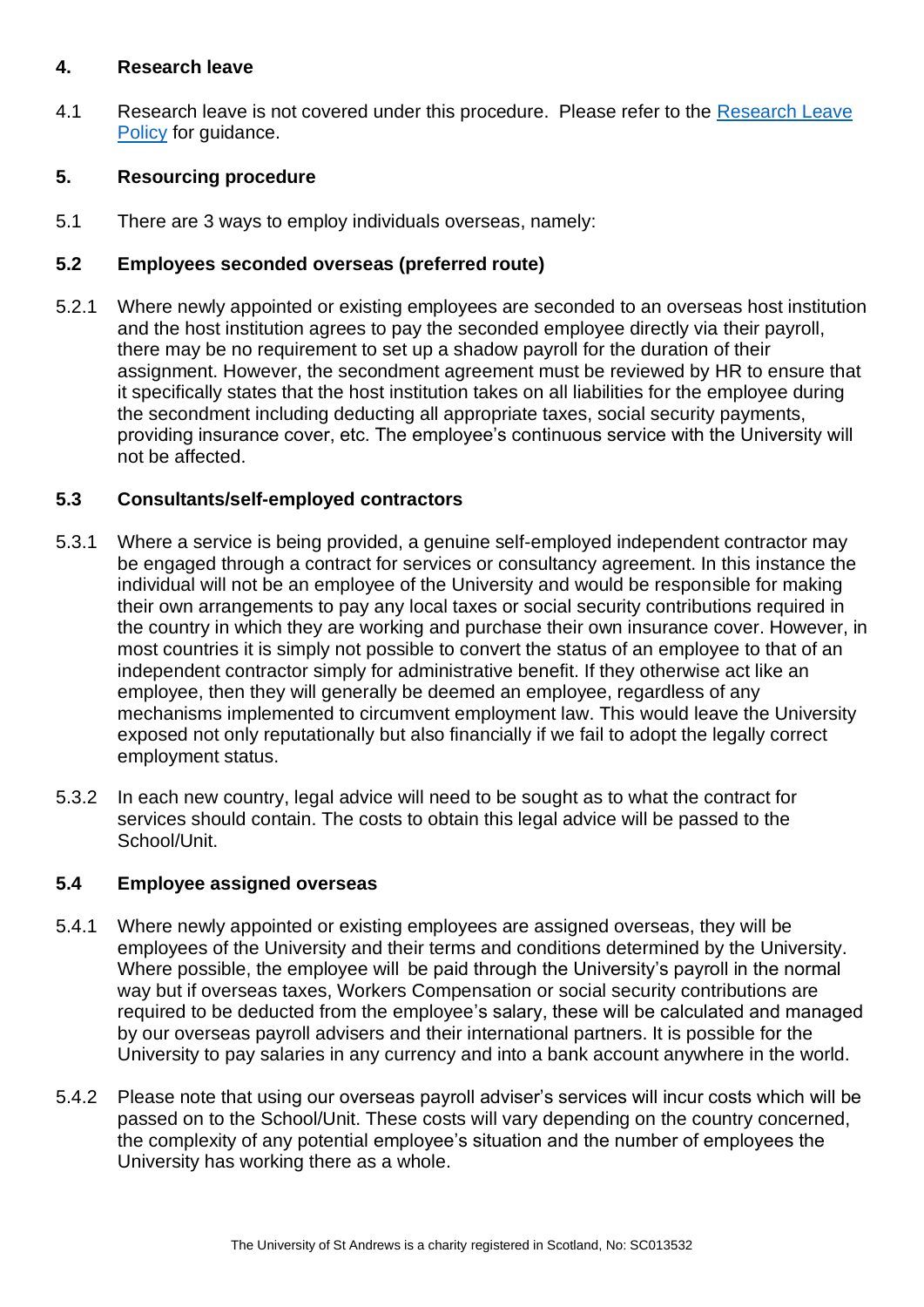5.4.3 If any of the circumstances change at any time in the future, the Head of School/Unit and the employee have the responsibility to inform the [HRBP](https://www.st-andrews.ac.uk/hr/businesspartner/) as further actions may be required.

## <span id="page-4-0"></span>**6. Due diligence to be undertaken**

6.1 When considering basing or mobilising an employee overseas, a number of due diligence factors must be taken into consideration to ensure all relevant costs, wellbeing, health and safety risks and insurances have been researched. The key considerations are:

#### **6.2 Criteria for residence for tax purposes**

6.2.1 This varies considerably from jurisdiction to jurisdiction, and "residence" can be different for other, non-tax purposes. For guidance, please refer to the [HMRC International Manual.](https://www.gov.uk/hmrc-internal-manuals/international-manual)

## **6.3 Income Tax/Social Security/Other employment liabilities**

- 6.3.1 Using the information provided on the proposal for employee to be based overseas form (which can be downloaded from the [HR Policy webpage\)](https://www.st-andrews.ac.uk/media/human-resources/new-policy-section-documents/recruitmentselection/Proposal%20for%20employee%20to%20be%20based%20overseas.docx), HR will seek advice and guidance in relation to employment contracts, health and safety, insurance, income tax, social security, payroll obligations and visa requirements before any agreement/offer of employment is made.
- 6.3.2 The calculations for overseas residency will be based on the employee's location at the start of their period overseas. Should they wish to move location to another country, or another State if they are US based, approval must be sought, in advance, from the direct report in the Principal's Office. HR will again seek advice and guidance in relation to employment contracts, wellbeing, health and safety, insurance, income tax, social security and visa requirements for the proposed new location.

#### **6.4 Permanent establishment**

- 6.4.1 In addition to employment obligations, in some countries, having just one person working for the University has the potential to create a 'permanent establishment' in that country. As a result, the University could be subject to local reporting and regulatory obligations for tax and accountancy purposes resulting in a potential corporation tax and/or administration costs. Permanent Establishment rules are different from country to country, therefore what duties are permissible to be undertaken in one country could create a Permanent Establishment in another. It is therefore imperative that the Head of School/Unit check each time the employee's circumstances change or for each new assignment. Even if no Permanent Establishment is created for tax and accounting purposes, it is possible that there could be statutory requirements, such as Workers Compensation or other similar mandatory insurance or social security requirements, which will not under any circumstances be covered by the University's UK insurance programme.
- 6.4.2 Failing to carry out the check could expose the University to the risk of prosecution, financial penalties and uninsured liabilities. The administration costs of this set up and requirement to procure country specific advice will need to be taken into account when a permanent establishment applies.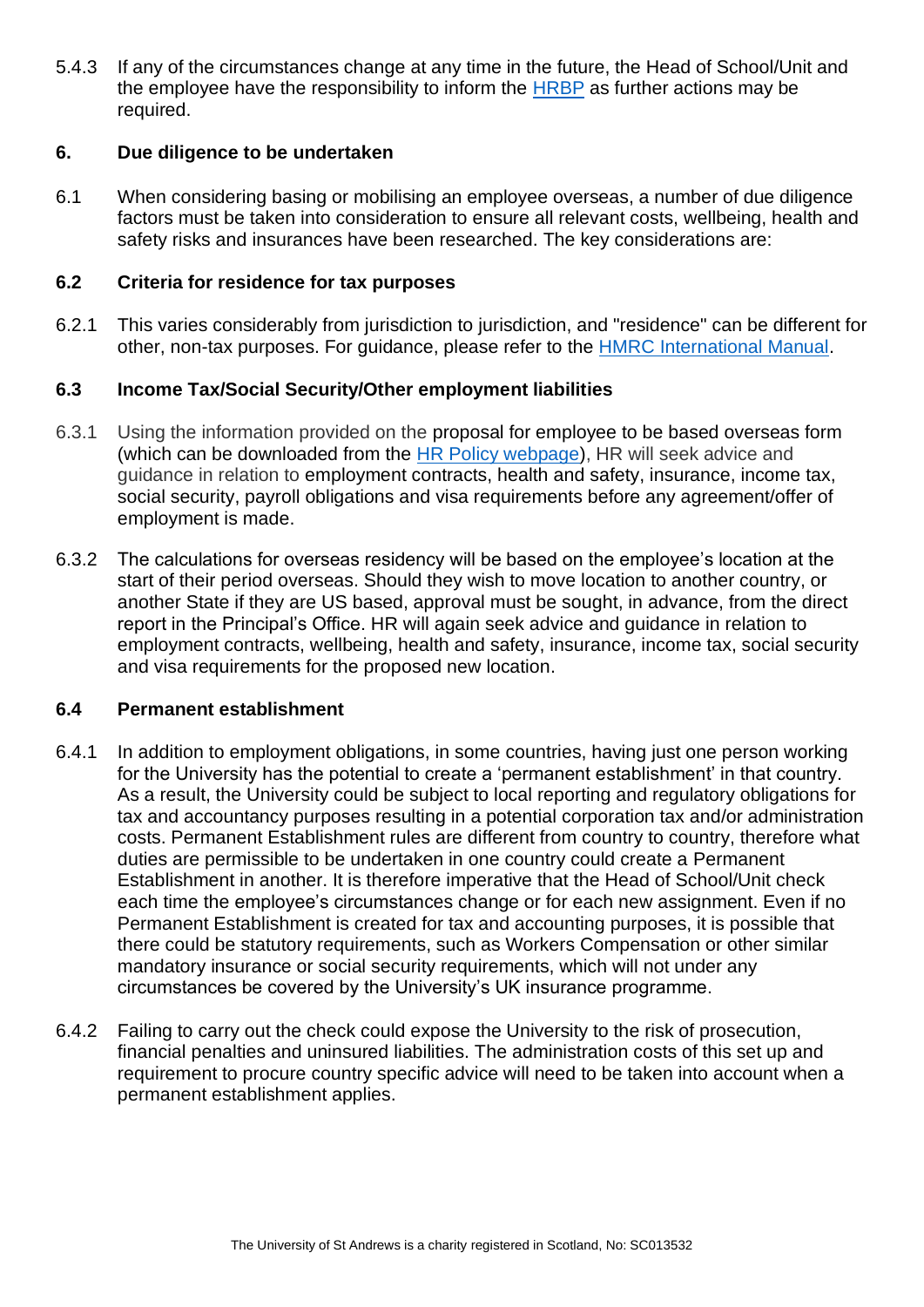# **6.5 Health & Safety**

- 6.5.1 Prior to establishing an employee overseas, a risk assessment must be carried out by the Risk and Insurance Manager and the School/Unit concerned to ensure that risks are identified and, where appropriate, steps are taken to mitigate these. Action will also need to be taken to ensure that the University complies with any local legislative requirements relating to Health and Safety. A more detailed risk assessment must be undertaken for assignments that will involve greater risks, including postings to destinations/areas where the Foreign & Commonwealth Office advises against travel (or 'all but essential' travel), or where the planned activities are deemed to be potentially hazardous.
- 6.5.2 Where an employee is employed through a partner organisation or seconded overseas, it is important to ensure that the responsibilities of both the University and partner organisation for the Health and Safety of the employee and compliance with local legislative requirements are clarified, in an agreement, prior to the employee commencing employment. It is desirable that where a partner organisation has country specific Health and Safety expertise that this should be utilised.
- 6.5.3 Where an employee based overseas is directly employed by the University, it may be necessary to obtain specialist Health and Safety advice to ensure compliance with relevant country specific requirements.
- 6.5.4 Further advice and guidance on Health and Safety considerations and undertaking risk assessments can be downloaded from the EHSS [website.](http://www.st-andrews.ac.uk/ehss/)
- 6.5.5 Employees must review the [UK Government's foreign travel advice website](https://www.gov.uk/foreign-travel-advice) to ensure that they are fully aware of the customs and restrictions of the overseas country in which they are to be based prior to travel and check it regularly throughout their period of stay, particularly during periods of national or international unrest that could alter Government advice. If they have any issues or concerns as a result, they must discuss them with their line manager as soon as possible.
- 6.5.6 Links to UK Government diversity specific guidance below:
	- Advice for women travelling abroad [https://www.gov.uk/guidance/advice-for-women](https://www.gov.uk/guidance/advice-for-women-travelling-abroad)[travelling-abroad](https://www.gov.uk/guidance/advice-for-women-travelling-abroad)
	- Travel and mental health [https://www.gov.uk/guidance/foreign-travel-advice-for-people](https://www.gov.uk/guidance/foreign-travel-advice-for-people-with-mental-health-issues)[with-mental-health-issues](https://www.gov.uk/guidance/foreign-travel-advice-for-people-with-mental-health-issues)
	- Disability and travel abroad [https://www.gov.uk/government/publications/disabled](https://www.gov.uk/government/publications/disabled-travellers)[travellers](https://www.gov.uk/government/publications/disabled-travellers)
	- Lesbian, Gay, Bisexual and Transgender foreign travel advice [https://www.gov.uk/guidance/lesbian-gay-bisexual-and-transgender-foreign-travel](https://www.gov.uk/guidance/lesbian-gay-bisexual-and-transgender-foreign-travel-advice)[advice](https://www.gov.uk/guidance/lesbian-gay-bisexual-and-transgender-foreign-travel-advice)
	- Wearing of religion or belief items and dress code: refer to the 'local laws and customs' section of the country or territory<https://www.gov.uk/foreign-travel-advice>

#### **6.6 Insurance**

6.6.1 Insurance requirements for employees based overseas will be affected by the period of time that they are based overseas and the country within which they are based. It is essential that appropriate insurance is arranged through the Planning Unit and that this is in place prior to the employee commencing work overseas.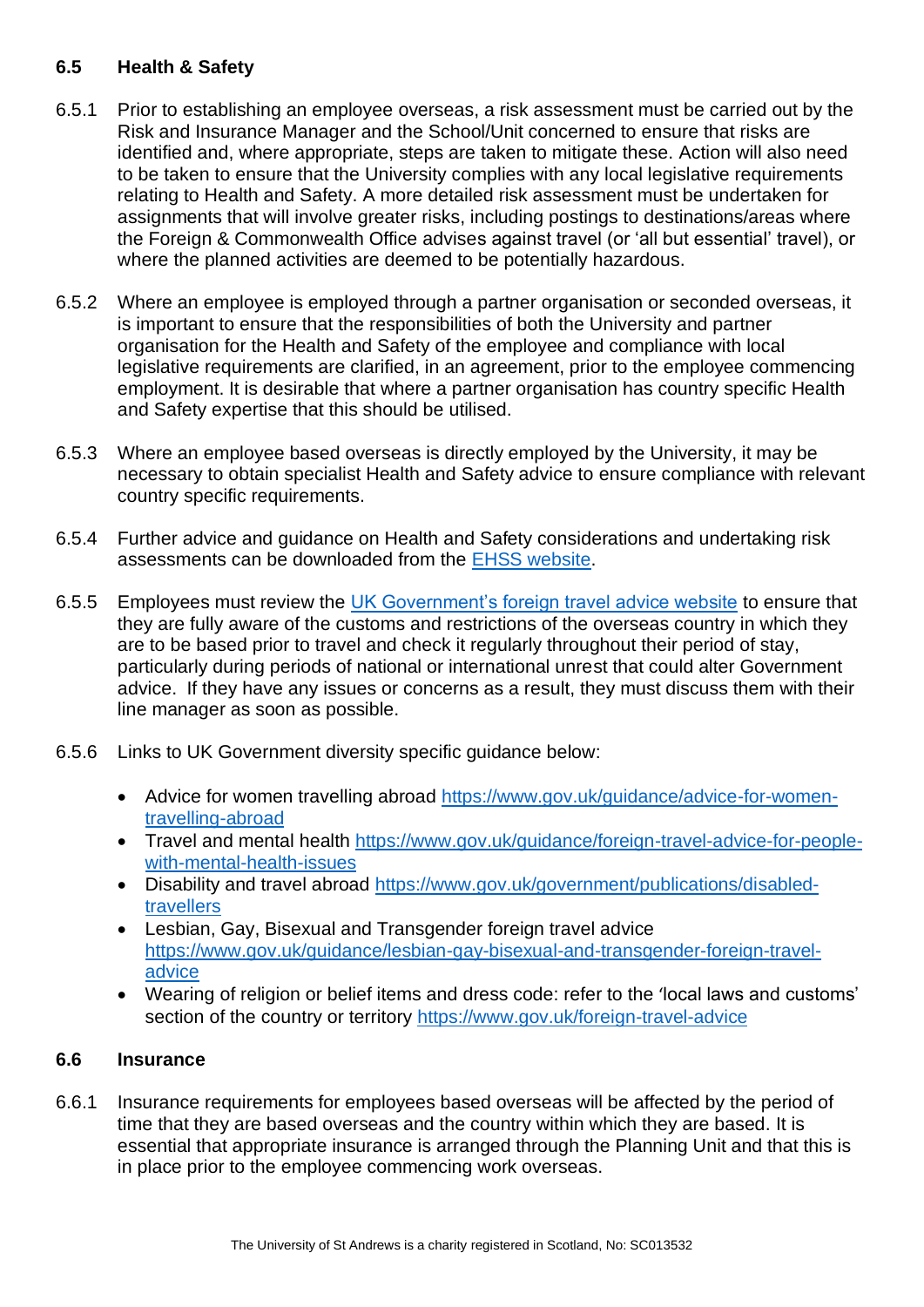- 6.6.2 Where an employee's normal base is the UK and they are sent on assignment overseas for less than twelve months, cover will normally be provided through the University's UK Employers Liability and Public Liability Insurance policies. While this provides emergency medical cover, it will not cover routine medical costs and the employee may wish to take out additional health insurance in this respect. If an employee is required to travel from their overseas base to a country out with the UK, this may not be covered by the University Travel policy and advice should be sought from the Planning Unit prior to travel.
- 6.6.3 An additional premium may be charged by the University Insurers where an employee is planning to be overseas for more than twelve months, or if they are likely to be participating in any hazardous activity. This additional cost must be covered by the School or Unit. Failure to advise the Planning Unit of extended stays or hazardous activities may result in the cover being deemed invalid by the Insurers. It should be noted that this may also apply to travel to areas that the Foreign Office is advising against visiting for "all but essential travel".
- 6.6.4 There may be requirements within specific countries for the University to have additional insurance, e.g. in the United States the University would require to hold Workers Compensation cover. This will be assessed on a case by case basis by the Planning Unit.
- 6.6.5 Further information regarding travel insurance can be accessed via the website at: <https://www.st-andrews.ac.uk/staff/money/insurance/travelinsurance/>

# **6.7 Emergency evacuation procedures**

6.7.1 In the event that the security or political situation in the country deteriorates to a point that it is no longer safe to operate; we may have to consider the appropriate steps to take. This may differ between a UK national or a non-UK national. UK nationals would normally return to the UK, either directly or via a third country. Non-UK nationals may not wish to do this or may not be permitted to do so due to UK visa and entrance requirements.

#### <span id="page-6-0"></span>**7. Next steps – employee working/seconded overseas**

7.1 If the decision is that it is appropriate to employ/second a person overseas, the following steps must be undertaken:

#### **7.2 Permission from the School/Unit direct report in the Principal's Office (Stage 1 for Head of School/Unit)**

• Permission **must** be obtained from the direct report in the Principal's Office **before** all the necessary due diligence is undertaken. Please complete the overseas assignment form and submit this to the direct report in the Principal's Office. Once initial approval has been provided, submit the form to the following email address: [overseas@st](mailto:overseas@st-andrews.ac.uk)[andrews.ac.uk.](mailto:overseas@st-andrews.ac.uk)

# **7.3 Stage 2: Due Diligence Exercise (HR)**

• HR will, with the relevant individuals in other areas, commence the due diligence exercise which will include identifying income tax/social security costs, insurance costs, permanent establishment issues. All costs associated with this will be passed to the School/Unit.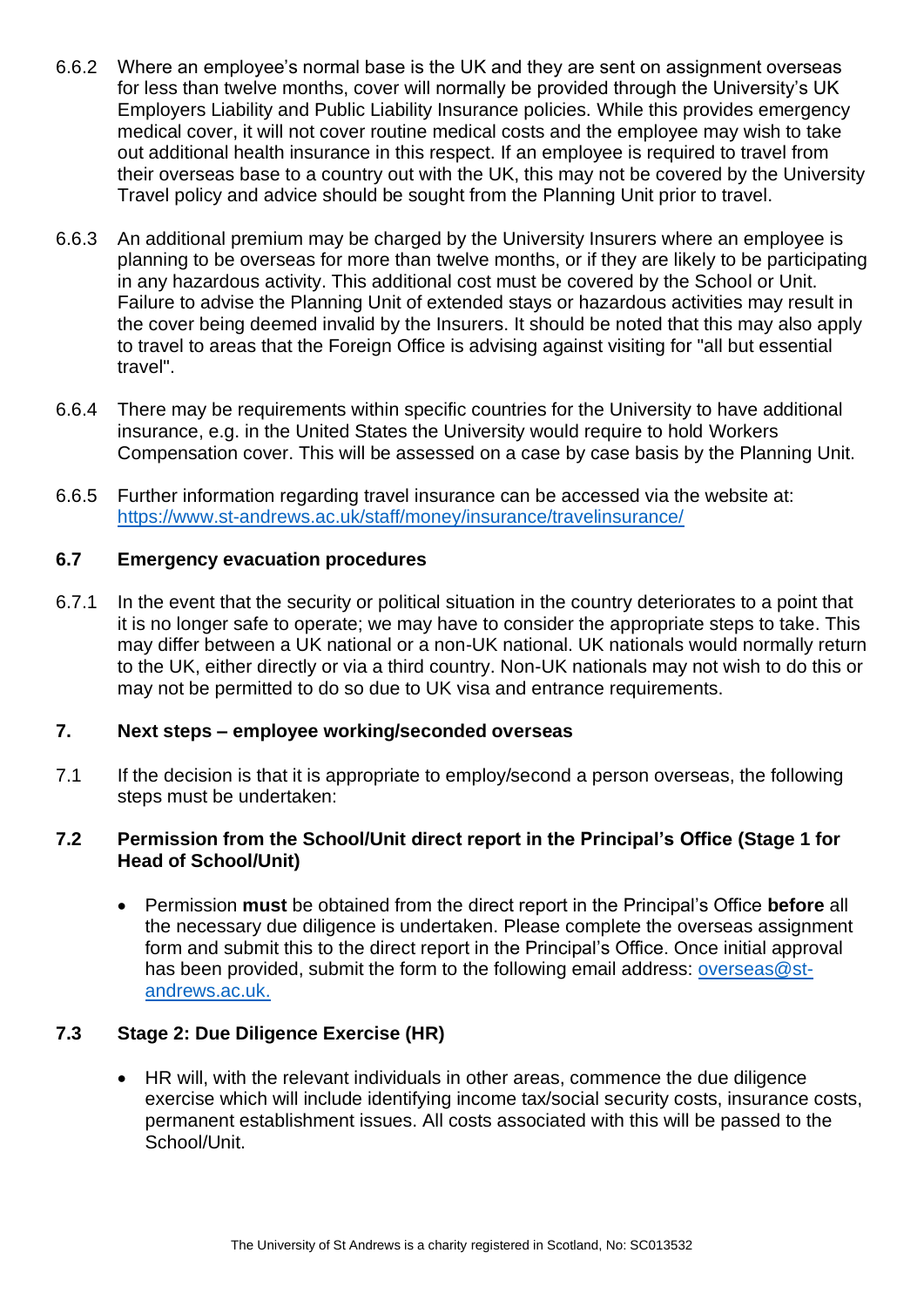# **7.4 Immigration/Visa check (HR/Employee)**

- Permission to work or a visa may be required for employees in order to work overseas. This will depend on the individual's nationality and the country in which they will be based. This will be addressed during the due diligence exercise and HR will assist where relevant in obtaining the necessary visa.
- Where the individual is a non-EEA national who holds a current Tier 2 or 5 UK visa, please discuss the proposal with the HRBP as any change of circumstances will need to be reported to the UKVI. The period of time they work overseas may also have implications for their current visa if this expires whilst they are out of the UK, future applications for Indefinite Leave to Remain in the UK, etc.

# **7.5 Permanent establishment (Finance)**

• As noted in 6.1 above, having one single employee may create a permanent establishment. As part of the due diligence process, information will be obtained on this issue.

# **7.6 Insurance (Insurance)**

- Employment Insurance: Insurance requirements relating to employment for staff based overseas will be affected by the period of time that they are based overseas and the country within which they are based. This will be addressed as part of the due diligence process.
- Travel Insurance: Employees simply travelling temporarily to a country for up to twelve months will be covered by the University travel insurance. If the overseas assignment is for longer, it may be possible to extend this but advice will need to be sought from [insurance@st-andrews.ac.uk.](mailto:insurance@st-andrews.ac.uk)
- **Please note that the University's UK travel insurance provides only emergency medical expenses and repatriation back to the UK. It does not provide healthcare insurance, as required by some partner institutions, notably but not exclusively in the USA. If healthcare insurance is required, then it must be purchased by the School/Unit in the country concerned.**

# **7.7 Motor Insurance (School/Unit and Employee)**

• The University's motor insurance has restrictions on cover overseas. Therefore, nondomicile employees who use a vehicle for their work must not only insure that vehicle themselves in the country concerned, but categorically ensure that the cover is extended for business use on behalf of the University and that the third party limits are sufficiently high. Extra costs in meeting such requirements would be borne by the School/Unit concerned.

## **7.8 Final approval from the direct report in the Principal's Office – (Stage 2 for School/Unit)**

• If the proposed costs associated with the overseas location are deemed acceptable by the School/Unit, final approval by the School/Unit direct report in the Principal's Office must be obtained and passed to Overseas in order that contractual changes can be made.